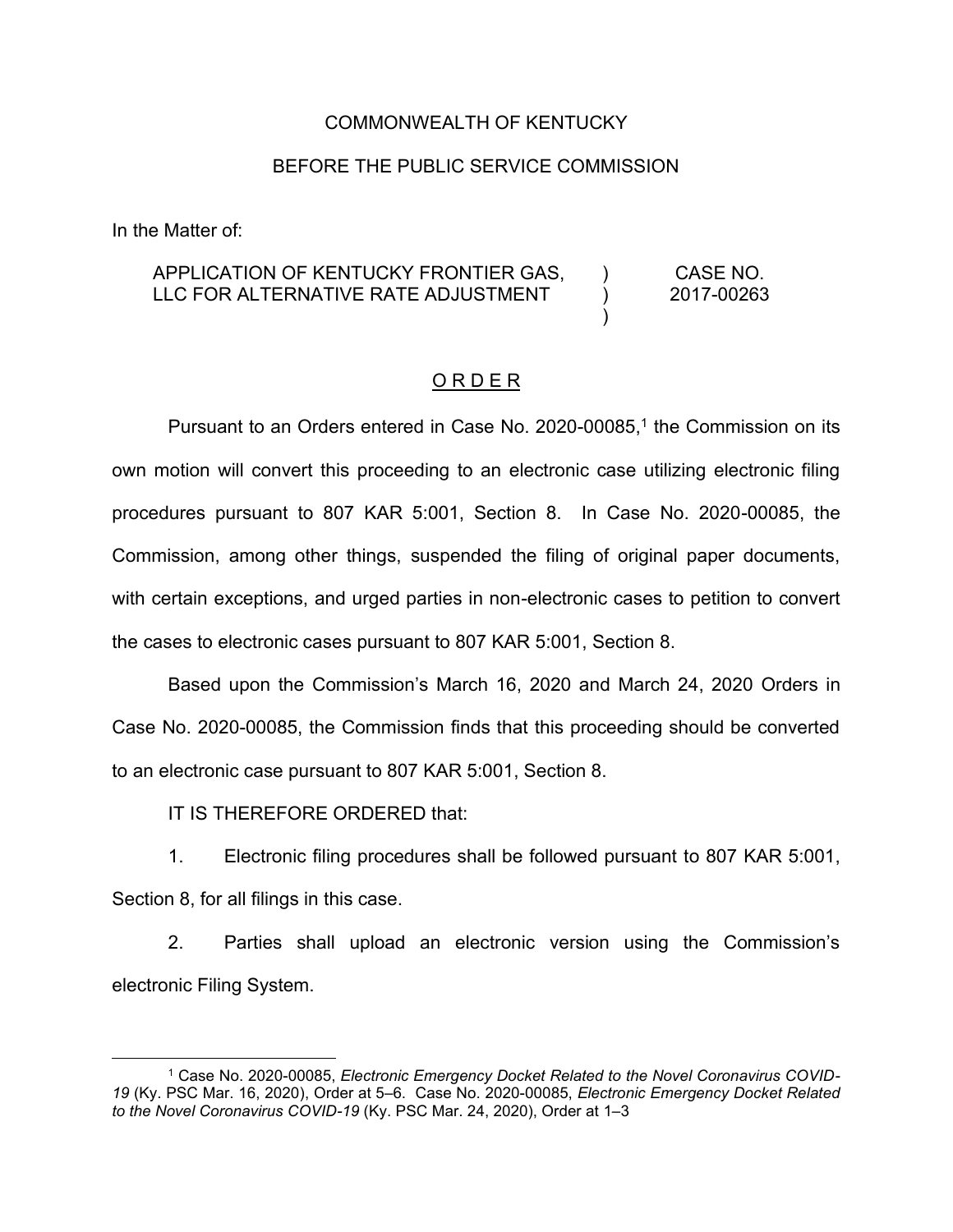3. Pursuant to the Commission's March 16, 2020 and March 24, 2020 Orders in Case No. 2020-00085, parties shall not file an original paper copy of any documents in this proceeding until further order of the Commission. Upon an order lifting the current state of emergency, parties shall file original paper copies of electronic documents filed in this proceeding within 30 days of the lifting of the current state of emergency.

4. The style of this case is revised to read, "Electronic Application of Kentucky Frontier Gas, LLC for Alternative Rate Adjustment".

5. Pursuant to 807 KAR 5:001, Section 8(9), within seven days of entry of this Order, Kentucky Frontier Gas, LLC shall file a written statement with the Commission that:

a. Certifies that it, or its agent, possesses the facilities to receive electronic transmissions; and

b. Sets forth the electronic mail address to which all electronic notices and messages related to this proceeding should be served.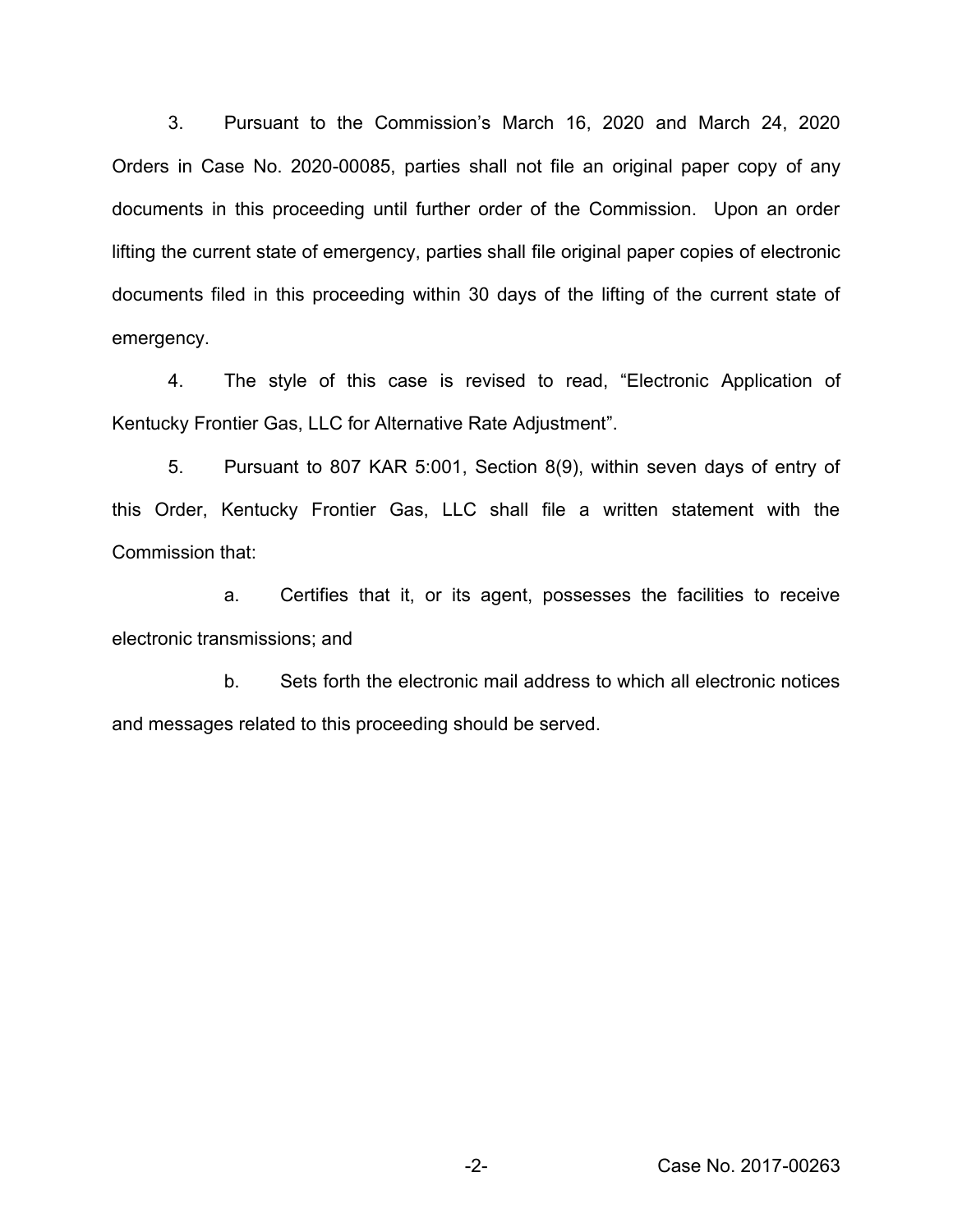By the Commission

Vice Chairman Kent A. Chandler did not participate in the deliberations or decision concerning this case.



ATTEST:

 $\mathcal{L}_\mathit{dust}$ 

Executive Director

Case No. 2017-00263